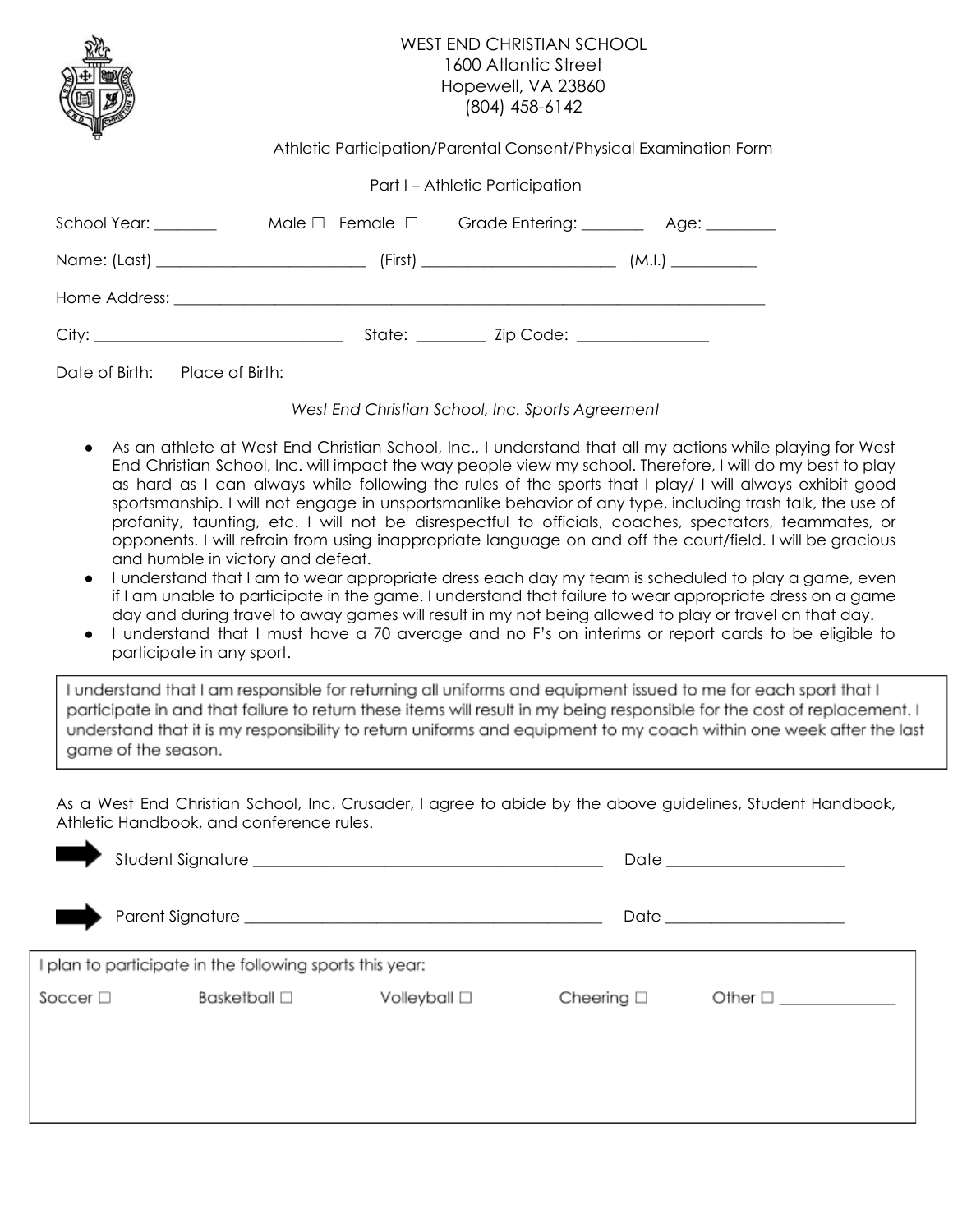# PART II – MEDICAL HISTORY (PLEASE EXPLAIN YES ANSWERS BELOW)

|                                                                                                                                                                                                     |                   |              | This form must be completed and signed prior to the physical examination, for review by examining practitioner. |        |                   |
|-----------------------------------------------------------------------------------------------------------------------------------------------------------------------------------------------------|-------------------|--------------|-----------------------------------------------------------------------------------------------------------------|--------|-------------------|
|                                                                                                                                                                                                     |                   |              | Explain "Yes" answers below with question number. Circle questions you don't know the answers to.               |        |                   |
| <b>General Medical History</b>                                                                                                                                                                      | Yes               | No.          | <b>Medical Questions (cont.)</b>                                                                                | Yes    | No                |
| 1. Has a doctor ever denied or restricted your<br>participation in sports for any reason?                                                                                                           | $\Box$            | $\Box$       | 29. Do you have groin pain or a painful bulge or hernia<br>in the groin area?                                   | $\Box$ | $\Box$            |
| 2. Do you currently have an ongoing medical condition?<br>If so, please identify:                                                                                                                   | □                 | □            | 30. Have you had mononucleosis (mono) within the last<br>month?                                                 | □      | $\vert \ \ \vert$ |
| 3. Have you ever spent the night in the hospital?                                                                                                                                                   | □                 | $\Box$       | 31. Do you have any rashes, pressure sores, or other skin<br>problems?                                          | П      | Ш                 |
| 4. Have you ever had surgery?                                                                                                                                                                       | П                 | П            | 32. Have you ever had herpes or MRSA skin infection?                                                            | П      | П                 |
| HEART HEALTH QUESTIONS ABOUT YOU                                                                                                                                                                    |                   |              | 33. Are you currently taking any medication on a daily                                                          | П      | П                 |
| 5. Have you ever passes out or nearly passed out                                                                                                                                                    |                   |              | basis?<br>34. Have you ever had a head injury or concussion? If                                                 |        |                   |
| DURING or AFTER exercise?                                                                                                                                                                           | $\Box$            | $\Box$       | so, date of last injury.                                                                                        | □      | П                 |
| 6. Have you ever had discomfort, pain or pressure in<br>your chest during exercise?                                                                                                                 | $\Box$            | $\Box$       | 35. Have you ever had numbness, tingling, or weakness<br>in your arms or legs after being hit or falling?       | □      | □                 |
| 7. Does your heart race or skip beats during exercise?                                                                                                                                              | $\vert \ \ \vert$ | П            | 36. Do you have headaches with exercise?                                                                        | П      |                   |
| 8. Has a doctor ever told you that you have (check all<br>that apply):<br>High Blood Pressure □ High Cholesterol □<br>Kawasaki Disease □ A Heart Murmur □<br>A Heart Infection $\Box$ Other: $\Box$ |                   |              | 37. Have you ever been unable to move your arms or<br>legs after being hit or falling?                          | □      | $\Box$            |
| 9. Has a doctor ever ordered a test for your heart? (EKG,<br>etc.)                                                                                                                                  | $\Box$            | $\Box$       | 38. When exercising in heat, do you have severe muscle<br>cramps or become ill?                                 | □      | ப                 |
| 10. Do you get lightheaded or feel shorter of breath than<br>expected during exercise?                                                                                                              | $\Box$            | П            | 39. Has a doctor told you that you or someone in your<br>family has sickle cell trait or sickle cell disease?   |        |                   |
| 11. Have you ever had an unexplained seizure?                                                                                                                                                       | $\Box$            | □            | 40. Have you ever had any other blood disorders?                                                                |        |                   |
| <b>FAMILY HISTORY</b>                                                                                                                                                                               |                   |              | 41. Have you had any problems with your eyes or vision?                                                         |        |                   |
| 12. Has any family member or relative died of heart<br>problems or had unexplained sudden death before age<br>50 <sub>5</sub>                                                                       | $\Box$            | $\Box$       | 42. Do you wear glasses or contact lenses?                                                                      |        |                   |
| 13. Does anyone in your family have a heart problem?                                                                                                                                                | $\Box$            | $\Box$       | 43. Do you wear protective eyewear, such as goggles or<br>a face shield?                                        |        |                   |
| 14. Does anyone in your family have Marfan syndrome,<br>cardiomyopathy, or Long Q-T?                                                                                                                | $\Box$            | $\Box$       | 44. Do you worry about your weight?                                                                             |        |                   |
| 15. Does anyone in your family have a pacemaker or<br>implanted defibrillator?                                                                                                                      | $\Box$            | $\Box$       | 45. Are you trying to or has any professional<br>recommended that you try to gain or lose weight?               |        |                   |
| 16. Has anyone in your family had unexplained fainting<br>or seizures?                                                                                                                              | □                 | $\Box$       | 46. Do you limit or carefully control what you eat?                                                             |        |                   |
| <b>BONE AND JOINT QUESTIONS</b>                                                                                                                                                                     |                   |              | 47. Do you have any concerns to discuss with a doctor?                                                          |        |                   |
| 17. Have you ever had an injury (sprain,<br>muscle/ligament tear, tendonitis) that caused you to<br>miss practice or a game?                                                                        | ⊔                 | $\mathsf{L}$ | 48. What is the date of your last tetanus immunization?<br>Date: $\_$                                           |        |                   |
| 18. Have you ever had any broken or fractured bones or<br>dislocated joints?                                                                                                                        | □                 | $\mathsf{L}$ | 49. Do you have allergies to food, medicine, or stinging<br>insects?                                            |        |                   |
| 19. Have you ever had a bone or joint injury that<br>required x-rays, MRI, CT, surgery, injections, rehabilitation,<br>physical therapy, a brace, cast, or crutches?                                | $\Box$            | $\Box$       | <b>FEMALES ONLY</b><br>50. Have you ever had a menstrual period?                                                |        |                   |
| 20. Have you ever had an x-ray of your neck for<br>atlanto-axial instability? OR have you ever been told<br>that you have that disorder or any neck/spine<br>problems?                              | $\Box$            | $\Box$       | 51. Age when you had your first menstrual period?                                                               |        |                   |
| 21. Have you ever had a stress fracture of a bone?                                                                                                                                                  | $\Box$            | ப            | 52. How many periods have you had in the last 12<br>months?                                                     |        |                   |
| 22. Do you regularly use a brace or assistive device?                                                                                                                                               | $\Box$            | □            | <b>EXPLAIN ANY "YES" ANSWERS BELOW:</b>                                                                         |        |                   |
| 23. Do you currently have a bone, muscle, or joint injury<br>that bothers you?                                                                                                                      | $\Box$            | $\Box$       |                                                                                                                 |        |                   |
| 24. Do any of your joints become painful, swollen, feel<br>warm, or just look red?                                                                                                                  | $\Box$            | □            | #                                                                                                               |        |                   |
| 25. Do you have a history of juvenile arthritis or<br>connective tissue disease?                                                                                                                    | $\Box$            | $\Box$       | #                                                                                                               |        |                   |
| <b>MEDICAL QUESTIONS</b>                                                                                                                                                                            |                   |              | LIST ANY MEDICATIONS/NUTRITIONAL SUPPLEMENTS                                                                    |        |                   |
| 26. Do you cough, wheeze, or have difficulty breathing<br>during or after exercise?                                                                                                                 | $\Box$            | □            |                                                                                                                 |        |                   |
| 27. Do you have asthma or use asthma medicine?                                                                                                                                                      | $\Box$            | $\Box$       |                                                                                                                 |        |                   |
| 28. Were you born without or are you missing a kidney,                                                                                                                                              | $\Box$            | $\Box$       |                                                                                                                 |        |                   |
| an eye, a testicle, spleen, or any other organ?                                                                                                                                                     |                   |              |                                                                                                                 |        |                   |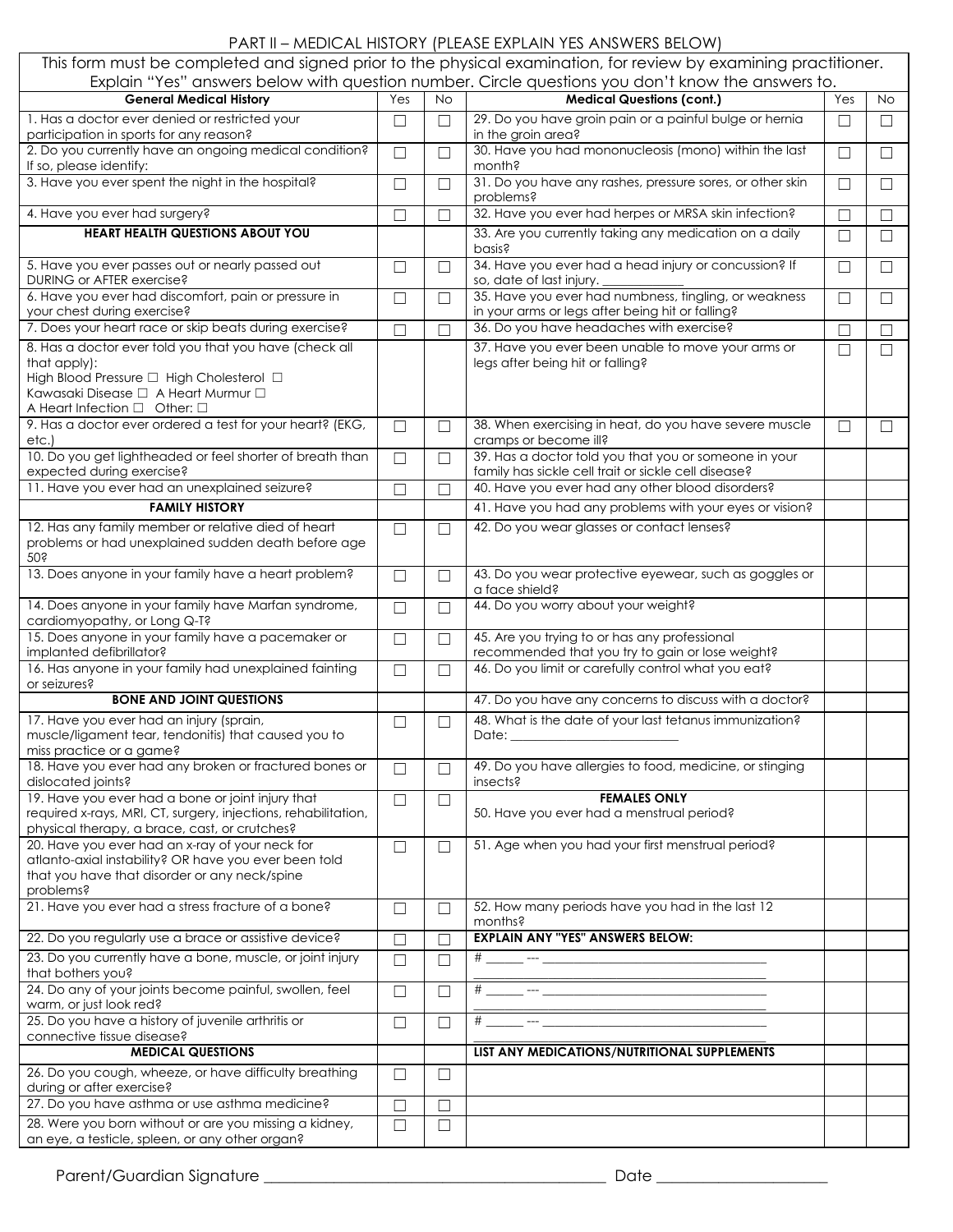#### PART III - PHYSICAL EXAMINATION

NAME \_\_\_\_\_\_\_\_\_\_\_\_\_\_\_\_\_\_\_\_\_\_\_\_\_\_\_\_\_\_\_\_\_\_\_ DATE OF BIRTH \_\_\_\_\_\_\_\_\_\_\_\_\_\_\_\_\_\_\_ SCHOOL \_\_\_\_\_\_\_\_\_\_\_\_\_\_\_\_\_\_\_\_

| <b>EXAMINATION</b> |                  |                                |      |           |           |           |
|--------------------|------------------|--------------------------------|------|-----------|-----------|-----------|
| Height             | Weight           |                                | Male | Female    |           |           |
| <b>BP</b>          | Pulse<br>Restina | .<br>20 <sub>l</sub><br>/ision |      | า∩<br>ZU, | Corrected | Yes<br>No |
|                    |                  |                                |      |           |           |           |

| <b>MEDICAL</b>                          | <b>NORMAL</b>                 | <b>ABNORMAL FINDINGS</b> |
|-----------------------------------------|-------------------------------|--------------------------|
| Appearance                              | <b>No</b><br>Yes              |                          |
| Eyes/Ears/Nose/Throat                   | Yes<br><b>No</b>              |                          |
| Lymph Nodes                             | Yes<br><b>No</b>              |                          |
| Heart                                   | Yes<br><b>No</b>              |                          |
| Pulses                                  | Yes<br>No                     |                          |
| Lungs                                   | Yes<br><b>No</b>              |                          |
| Abdomen                                 | Yes<br><b>No</b>              |                          |
| Genitourinary (Males Only)              | Yes<br><b>No</b>              |                          |
| Skin                                    | Yes<br><b>No</b>              |                          |
| Neurologic                              | <b>No</b><br>Yes              |                          |
|                                         |                               |                          |
| <b>MUSCULOSKELETAL</b>                  |                               | <b>ABNORMAL FINDINGS</b> |
| <b>Neck</b>                             | Yes<br><b>No</b>              |                          |
| <b>Back</b>                             | Yes<br><b>No</b>              |                          |
| Shoulder/Arm                            | Yes<br>No                     |                          |
| Elbow/Forearm                           | Yes<br><b>No</b>              |                          |
| Wrist/Hand/Fingers                      | Yes<br><b>No</b>              |                          |
| Hip/Thigh                               | Yes<br><b>No</b>              |                          |
| Knee                                    | Yes<br><b>No</b>              |                          |
| Leg/Ankle                               | Yes<br>No                     |                          |
| Foot/Toes                               | Yes<br>No                     |                          |
| Functional                              | Yes<br><b>No</b>              |                          |
| Emergency medications required on site: | <b>Inhaler</b><br>Epinephrine | Other:<br>Glucagon       |
| <b>COMMENTS:</b>                        |                               |                          |

#### **(Medical Practitioner to School Staff (please indicate any instructions or recommendations here)**

I have reviewed the data above, reviewed his/her medical history form and make the following recommendations for his/her participation in athletics.

CLEARED WITHOUT RESTRICTIONS

CLEARED WITH THE FOLLOWING RESTRICTIONS:

 $\Box$  CLEARED AFTER DOCUMENTED FURTHER EVALUATION OR TREATMENT FOR:

| CLEARED FOR PARTICIPATION (check and explain "reason" for all that apply): "Limited Until Date" when |            |
|------------------------------------------------------------------------------------------------------|------------|
| appropriate Not cleared for (specific sports) _                                                      | Until Date |
| $Reason(s): \_\_$                                                                                    |            |

NOT CLEARED FOR PARTICIPATION Reason \_\_\_\_\_\_\_\_\_\_\_\_\_\_\_\_\_\_\_\_\_\_\_\_\_\_\_\_\_\_\_\_\_\_\_\_\_\_\_\_\_\_\_\_\_\_\_\_\_\_\_\_\_\_\_\_\_\_\_\_\_\_

I have examined the above named student and completed the pre-participation physical evaluation.

| Physician Signature: |       | (*MD, DO, NP, PA) Date: |  |
|----------------------|-------|-------------------------|--|
| Examiner's Name:     |       | Phone Number:           |  |
| Address:             | Citv: | State:<br>ZID           |  |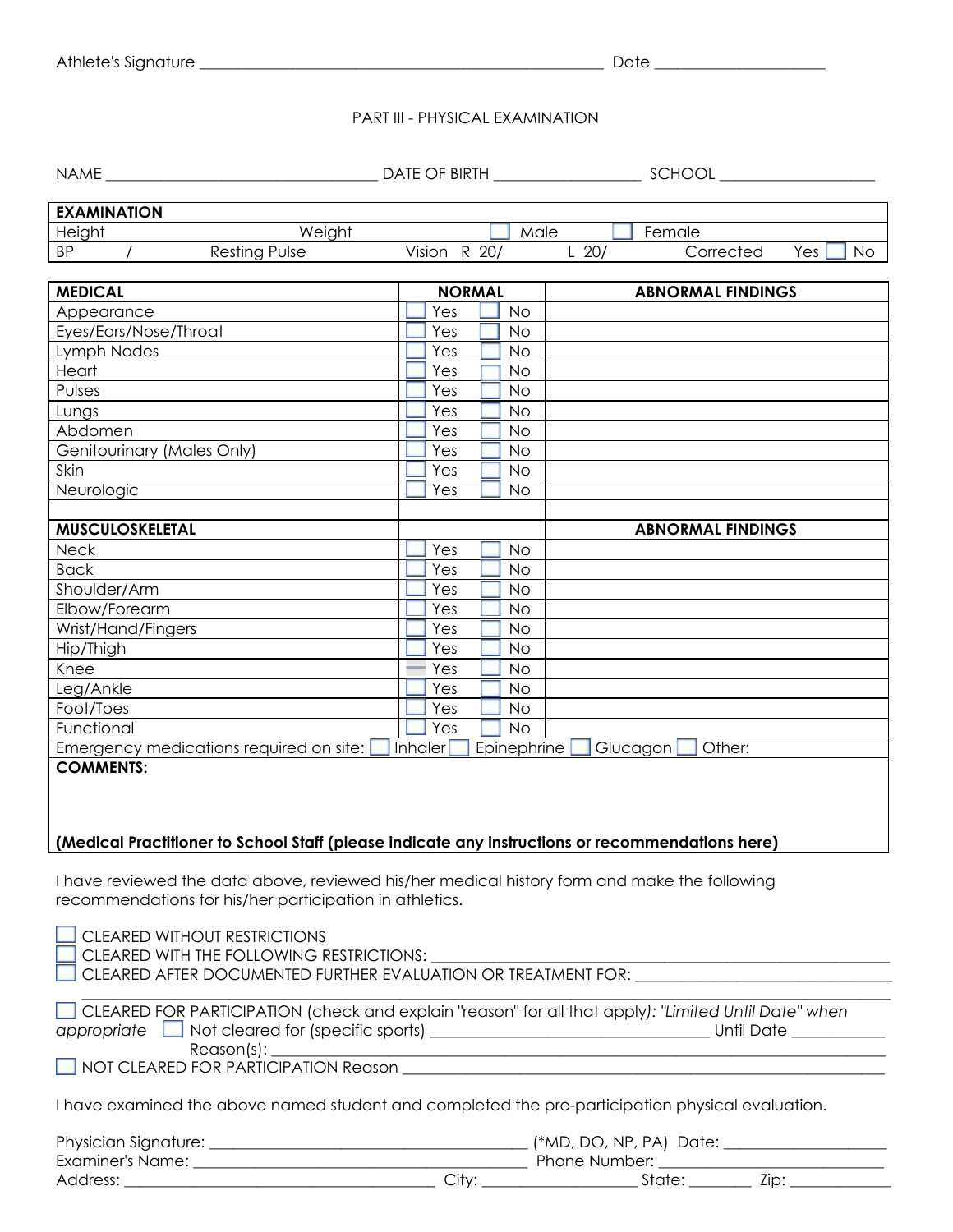Only signatures of Doctor of medicine, Doctor of Osteopathic Medicine, Nurse Practitioner or Physicians Assistant licensed to practice in the United States will be accepted. PART IV - ACKNOWLEDGEMENT OF RISK AND INSURANCE STATEMENT (To be completed and signed by parent/guardian)

| I give permission for |            |                                        |  | (name of child/ward) to participate in any of the |  |
|-----------------------|------------|----------------------------------------|--|---------------------------------------------------|--|
| following sports:     | basketball | I cheerleading soccer volleyball other |  |                                                   |  |

I have reviewed the individual eligibility rules and I am aware that with the participation in sports comes the risk of injury to my child/ward. I understand that the degree of danger and the seriousness of the risk vary significantly from one sport to another with contact sports carrying the higher risk. I have had an opportunity to understand the risk inherent in the sports through the school, this insurance coverage through the school is secondary to our family policy with: Name of Medical Insurance Company:\_\_\_\_\_\_\_\_\_\_\_\_\_\_\_\_\_\_\_\_\_\_\_\_\_\_\_\_\_\_\_\_\_\_\_\_\_\_\_\_\_\_\_\_\_\_\_\_\_\_\_\_\_\_\_\_\_\_\_\_\_\_\_\_\_\_\_\_\_

Policy Number: \_\_\_\_\_\_\_\_\_\_\_\_\_\_\_\_\_\_\_\_\_\_\_\_\_\_\_\_\_\_\_\_\_\_\_\_\_ Name of Policy Holder: \_\_\_\_\_\_\_\_\_\_\_\_\_\_\_\_\_\_\_\_\_\_\_\_\_\_\_\_\_\_\_

I am aware that participating in sports will involve travel with the team. I acknowledge and accept the risks inherent in the sport and with the travel involved and with this knowledge in mind, grant permission for my child/ward to participate in the sport and travel with the team.

By this signature, I hereby consent to allow the physician(s) and other health care provider(s) selected by myself or the school to perform a pre-participation examination on my child and to provide treatment for any injury or condition resulting from participation in athletics/activities for his/her school during the school year covered by this form. I further consent to allow said physician(s) or health care provider(s) to share appropriate information concerning my child that is relevant to participation in athletics and activities with coaches and other school personnel as deemed necessary.

Additionally, I give my consent and approval for the above named student's picture and name to be printed in any west End Christian School, Inc. program, publication or video.

|                                                                                                                                                                                                                                                                                                                                                                                                                                                                            |                                                                                                                                                                                                                                | Date: _______________ |
|----------------------------------------------------------------------------------------------------------------------------------------------------------------------------------------------------------------------------------------------------------------------------------------------------------------------------------------------------------------------------------------------------------------------------------------------------------------------------|--------------------------------------------------------------------------------------------------------------------------------------------------------------------------------------------------------------------------------|-----------------------|
|                                                                                                                                                                                                                                                                                                                                                                                                                                                                            | <b>PART V – EMERGENCY PERMISSION FORM</b><br>(To be completed by parent/guardian)                                                                                                                                              |                       |
| Student Name: contract to the Student Name:                                                                                                                                                                                                                                                                                                                                                                                                                                | Grade: The Contract of the Contract of the Contract of the Contract of the Contract of the Contract of the Contract of the Contract of the Contract of the Contract of the Contract of the Contract of the Contract of the Con | Age: Age:             |
| School: West End Christian School, Inc. 1600 Atlantic Street, Hopewell, VA 23860<br>Please list any health problems that might be significant to a physician evaluating your child in case of an<br>emergency: emergency:                                                                                                                                                                                                                                                  |                                                                                                                                                                                                                                |                       |
|                                                                                                                                                                                                                                                                                                                                                                                                                                                                            |                                                                                                                                                                                                                                |                       |
| Is the student currently prescribed an inhaler of Epi-Pen? Thes Theory No Please list the emergency medication:                                                                                                                                                                                                                                                                                                                                                            |                                                                                                                                                                                                                                |                       |
| Is the student presently taking any other medication? Thes Table No If so, what type?                                                                                                                                                                                                                                                                                                                                                                                      |                                                                                                                                                                                                                                |                       |
| Does the student wear contact lenses or corrective lenses? Date of last tetanus shot?<br><b>EMERGENCY AUTHORIZATION:</b> In the event I cannot be reached in an emergency, I hereby give permission to<br>physicians selected by the coaches and staff of <b>West End Christian School, Inc</b> .to hospitalize, secure proper<br>treatment for and to order injection and/or anesthesia and/or surgery for the person named above.<br>Relationship to student ___________ | Daytime Phone Number (where to reach you in an emergency) ______________________<br>Evening Phone Number (where to reach you in an emergency) ______________________                                                           |                       |
| *Emergency Permission Form may be reproduced to travel with respective teams and is acceptable for<br>emergency treatment if needed.<br>I certify that all the above information is correct __                                                                                                                                                                                                                                                                             |                                                                                                                                                                                                                                |                       |
|                                                                                                                                                                                                                                                                                                                                                                                                                                                                            | (Parent/Guardian Signature)                                                                                                                                                                                                    | (Date)                |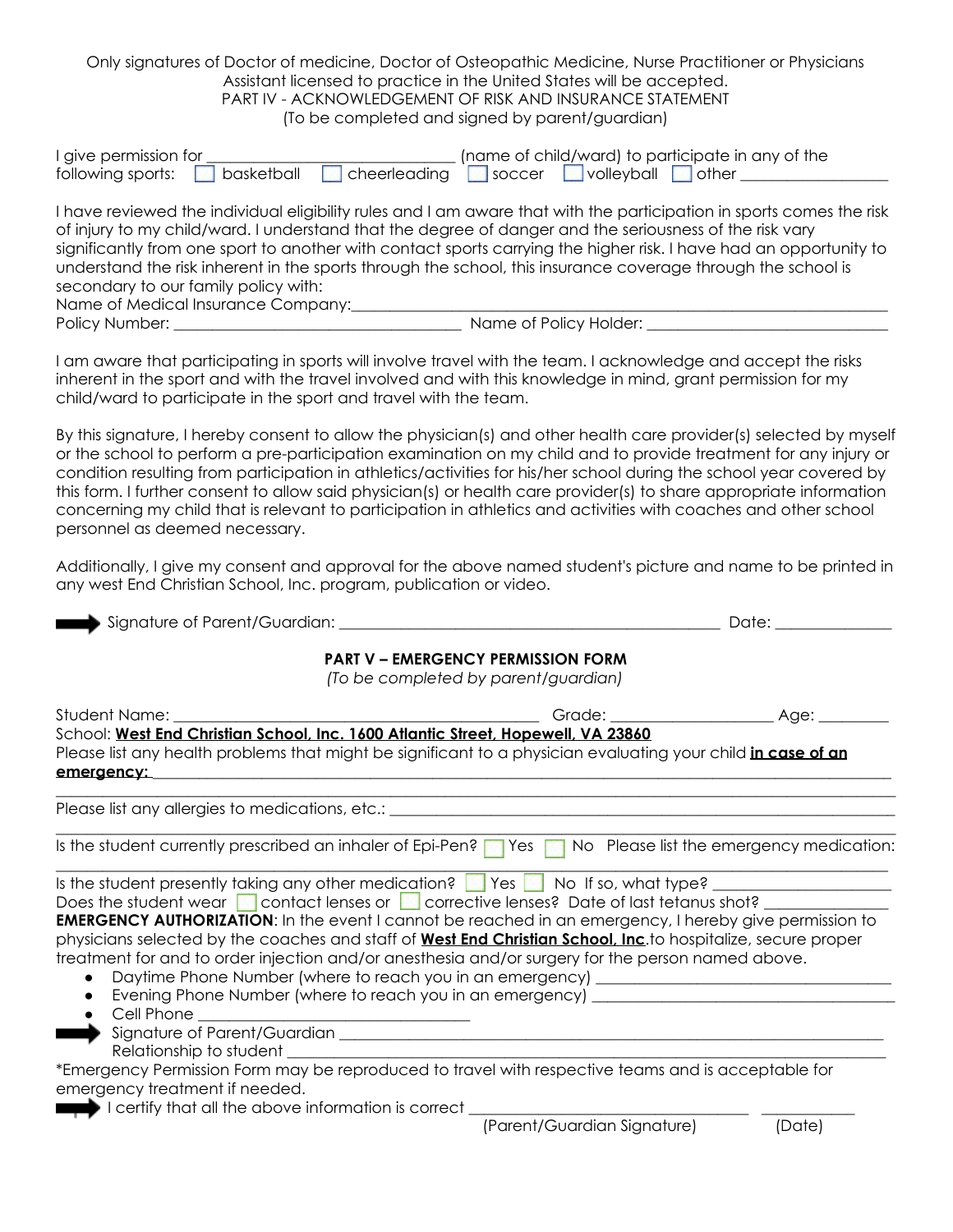# **WEST END CHRISTIAN SCHOOL**

### **CONCUSSION INFORMATION**

A concussion is a brain injury and all brain injuries are serious. They are caused by a bump, blow, or jolt to the head, or by a blow to another part of the body with the force transmitted to the head. A concussion can range from mild to severe and can disrupt the way the brain normally works. Even though most concussions are mild, all concussions are potentially serious and may result in complications including prolonged brain damage and death if not recognized and managed properly. In other words, even a "ding" or a bump on the head can be serious. You cannot see a concussion and most sports concussions occur without loss of consciousness. Signs and symptoms of concussion may show up right after the injury or can take hours or days to fully appear. If your child reports any symptoms of concussion, or if you notice the symptoms or signs of concussion yourself, seek medical attention right away.

| Symptoms may include one or more of the following: |                                    |  |  |  |
|----------------------------------------------------|------------------------------------|--|--|--|
| • Headaches                                        | Amnesia                            |  |  |  |
| • "Pressure in head"                               | • "Don't feel right"               |  |  |  |
| • Nausea or vomiting                               | • Fatigue or low energy            |  |  |  |
| • Neck Pain                                        | • Sadness                          |  |  |  |
| • Balance problems or dizziness                    | • Nervousness or anxiety           |  |  |  |
| • Blurred, double, or fuzzy vision                 | • Irritability                     |  |  |  |
| • Sensitivity to light or noise                    | • More emotional                   |  |  |  |
| • Feeling sluggish or slowed down                  | • Confusion                        |  |  |  |
| • Feeling foggy or groggy                          | • Concentration or memory problems |  |  |  |
| <b>Drowsiness</b>                                  | • Repeating the same               |  |  |  |
| • Change in sleep patterns                         | question/comment                   |  |  |  |

Sign observed by teammates, parents, and coaches include:

- Appears dazed
- Vacant facial expression
- Confused about assignment
- Forgets plays
- Is unsure of game, score, or opponent
- Moves clumsily or displays un-coordination
- Answers questions slowly
- Slurred speech
- Shows behavior or personality changes
- Can't recall events prior to hit
- Can't recall events after hit
- Seizures or convulsions
- Any change in typical behavior or personality
- Loses consciousness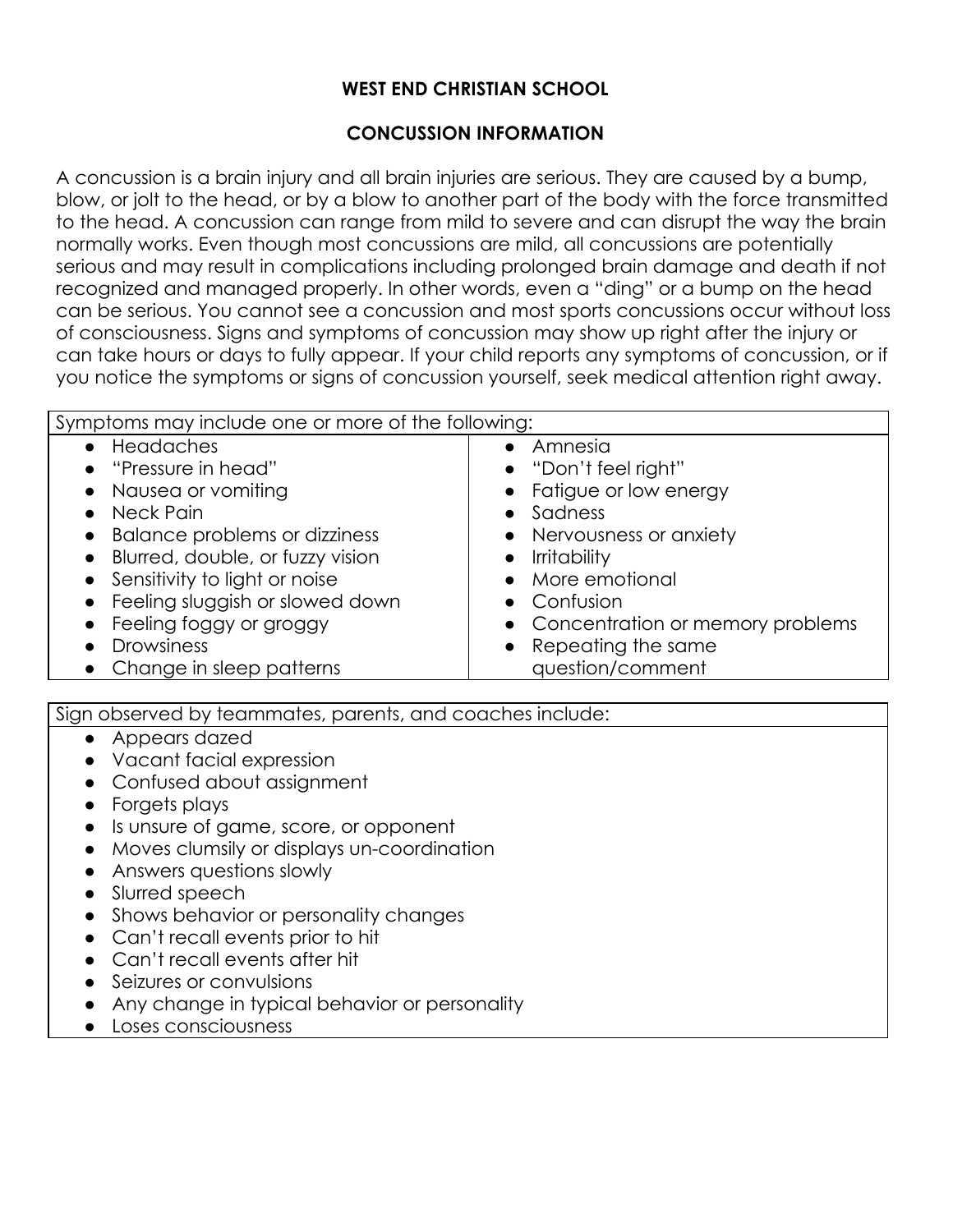# **What can happen if my child keeps on playing with a concussion or returns too soon?**

Athletes with the signs and symptoms of concussion should be removed from play immediately. Continuing to play with the signs and symptoms of a concussion leaves the young athletes especially vulnerable to greater injury. There is an increased risk of significant damage from a concussion for a period of time after that concussion occurs, particularly if the athlete suffers another concussion before completely recovering from the first one. This can lead to prolonged recovery, or even to severe brain swelling (second impact syndrome) with devastating and even fatal consequences. It is well known that adolescent or teenage athletes will often under-report symptoms of injuries, concussions are no different. As a result, education of administrators, coaches, parents and students is the key to student athlete's safety.

## **If you think your child has suffered a concussion:**

Any athlete even suspected of suffering a concussion should be removed from the game or practice immediately. No athlete may return to activity after an apparent head injury or concussion, regardless of how mild it seems or how quickly symptoms clear, without medical clearance. Close observation of the athlete should continue for several hours. The new "Zakery Lystedt Law" in Washington now requires the consistent and uniform implementation of long and well-established return-to-play concussion guidelines that have been recommended for several years:

"A youth athlete who is suspected of sustaining a concussion or head injury in a practice or game shall be removed from competition at that time…"

And

"…may not return to play until the athlete is evaluated by a licensed health care provider trained in the evaluation and management of concussion and received written clearance to return to play from that health care provider."

You should also inform your child's coach if you think that your child may have a concussion. Remember that it is better to miss one game than miss the whole season. And "when in doubt, the athlete sits out."

> For current/update information on concussions you can go to: <http://www.cdc.gov/ConcussionInYouthSports/>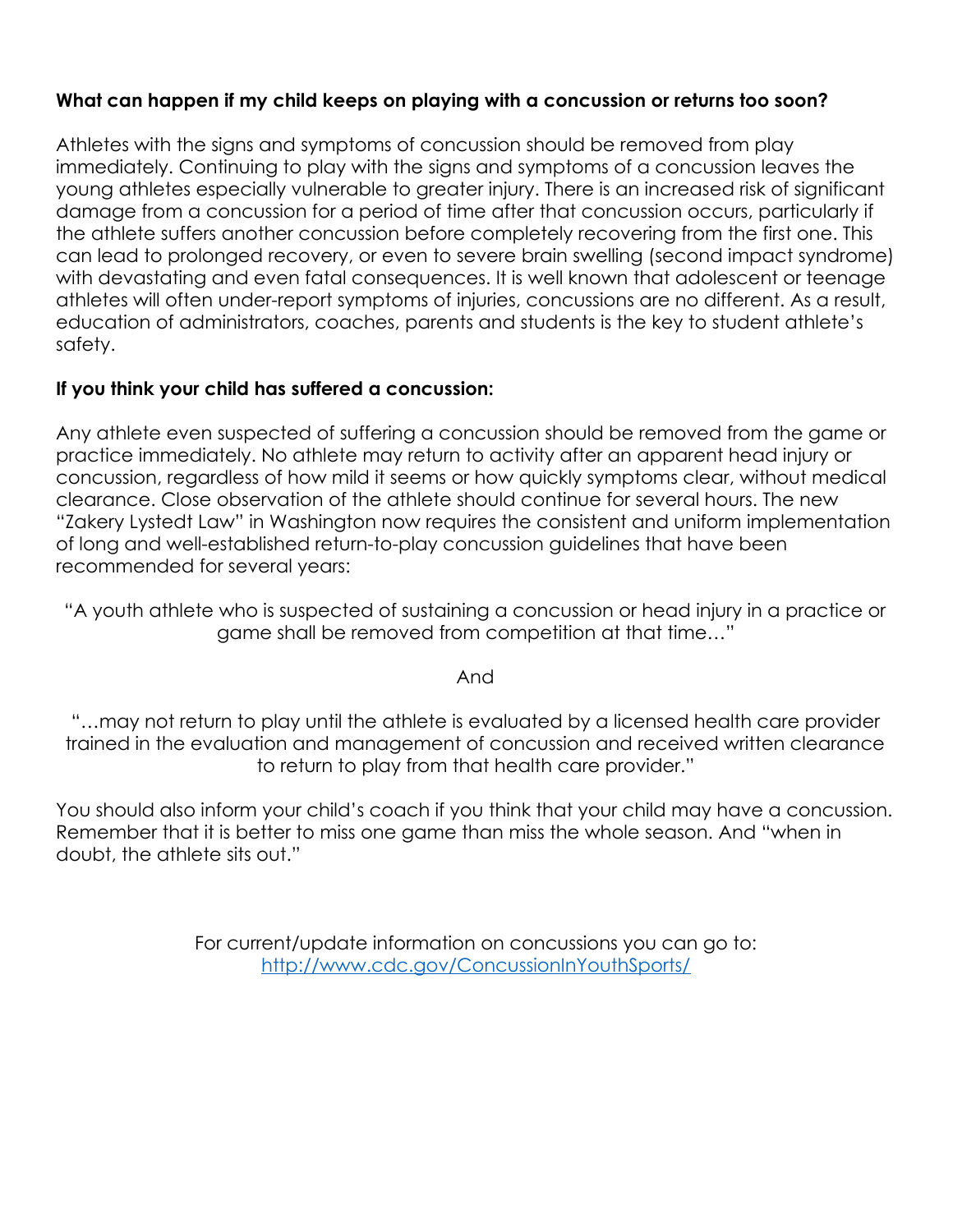- 1. Return to activity and play is a medical decision. The athlete must meet all of the following criteria in order to progress to activity:
	- a. Asymptomatic at rest and with exertion (including mental exertion in school) AND have written clearance from their primary care provider or concussion specialist (athlete must be cleared for progression to activity by a physician other than an emergency Room physician, if diagnosed with a concussion).
- 2. Once the above criteria are met, the athlete will be progressed back to full activity following the step-wise process detailed below. (This progression must be closely supervised by a Certified Athletic Trainer. If your school does not have an athletic trainer, then the coach must have a very specific plan to follow as directed by the athlete's physician).
- 3. Progression is individualized, and will be determined on a case-by-case basis. Factors that may affect the rate of progression include: previous history of concussion, duration and type of symptoms, age of the athlete, and sport/activity in which the athlete participates. An athlete with a prior history of concussion, one who has had an extended duration of symptoms, or one who is participating in a collision or contact sport may be progressed more slowly.
- 4. Stepwise progression as described below:

Step 1: Complete cognitive rest. This may include staying home from school or limiting school hours (and studying) for several days. Activities requiring concentration and attention may worsen symptoms and delay recovery.

Step 2: Return to school full-time.

Step 3: Light exercise. This step cannot begin until the athlete is no longer having concussion symptoms and is cleared by a physician for further activity. At this point the athlete may begin walking or riding an exercise bike. No weight-lifting.

Step 4: Running in the gym or on the field. No helmet or other equipment.

Step 5: Non-contact training drills in full equipment. Weight-training can begin.

Step 6: Full contact practice or training.

Step 7: Play in game. Must be cleared by physician before returning to play.

5. The athlete should spend 1 to 2 days at each step before advancing to the next. If post-concussion symptoms occur at any step, the athlete must stop the activity and the treating physician must be contacted. Depending upon the specific type and severity of the symptoms, the athlete may be told to rest for 24 hours and then resume activity at a level one step below where he or she was (level) when the symptoms occurred.